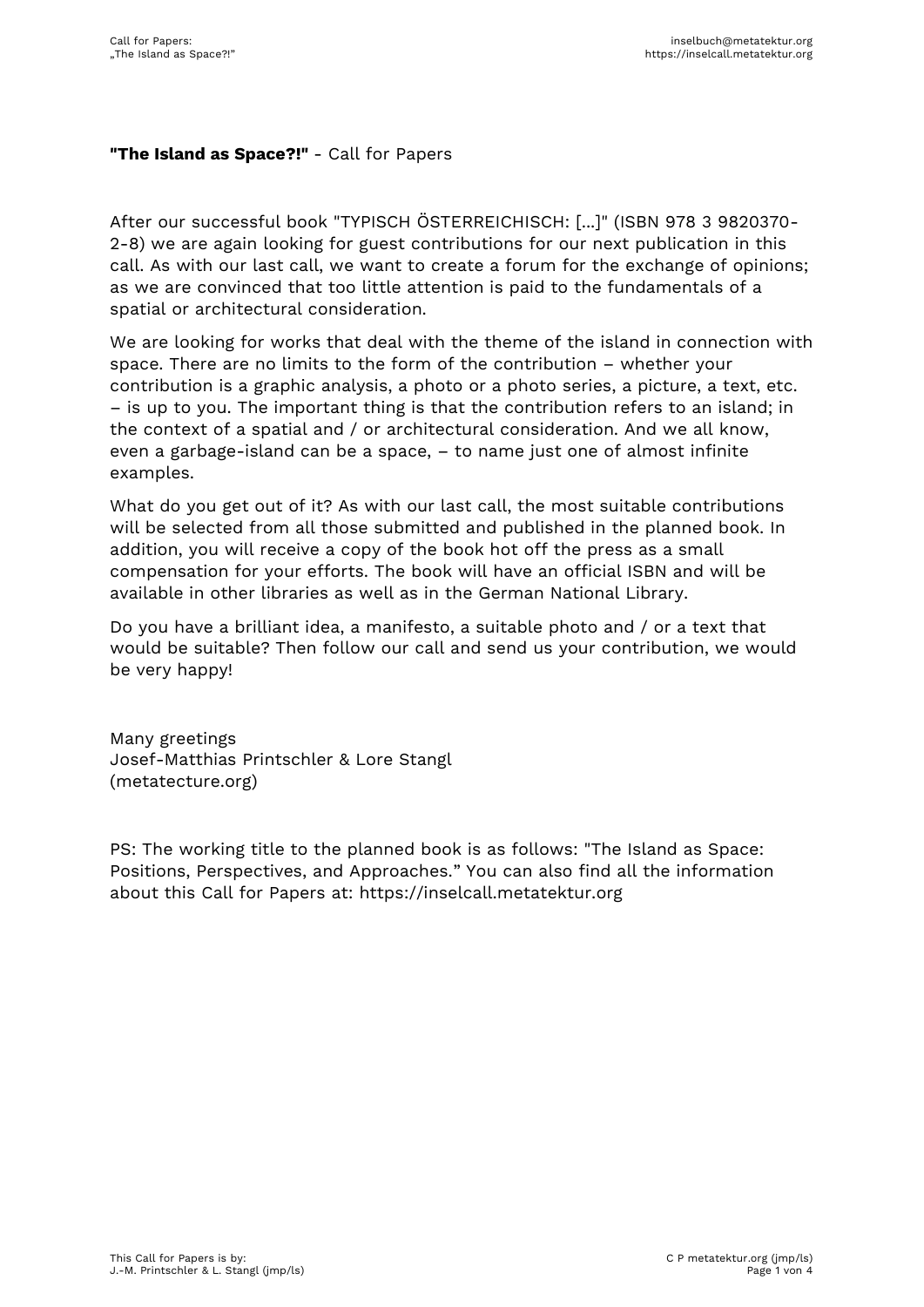## **"The Island as Space?!"**

Call for Papers

| Title                                  | The Island as Space?!                                                                                                                                          |
|----------------------------------------|----------------------------------------------------------------------------------------------------------------------------------------------------------------|
| Book or working title                  | "The Island as Space: Positions,<br>Perspectives, and Approaches."                                                                                             |
| Keywords / Subtopics                   | Space, spatial theory, theory, text,<br>architecture, phenomenology                                                                                            |
| Form of contribution                   | Text, graphic, photo, drawing, image, etc.<br>Contributions that approach the topic<br>experimentally are explicitly welcome.                                  |
| Eligible to participate                | Anyone (minimum age 18), team<br>participation is also possible. Multiple<br>submission is excluded.                                                           |
| Registration                           | To register for the Call for Papers, please<br>visit: https://inselcall.metatektur.org                                                                         |
| Deadline delivery<br>Date announcement | 23.11.2021 - 23:59 (UTC +-0)<br>$30.11.2021 - 23:59$ (UTC +-0)                                                                                                 |
| Send your contribution to              | inselbuch@metatektur.org                                                                                                                                       |
| Maximum file size                      | 10 MB                                                                                                                                                          |
| Contribution format<br>Language        | <b>PDF</b><br>German and / or English                                                                                                                          |
| Price / compensation                   | The best contributions will be selected<br>$\overline{\phantom{a}}$<br>for the planned book and published in<br>it.<br>Authors of a selected contribution will |

receive a copy of the book; for selected team contributions, each team member will receive a copy.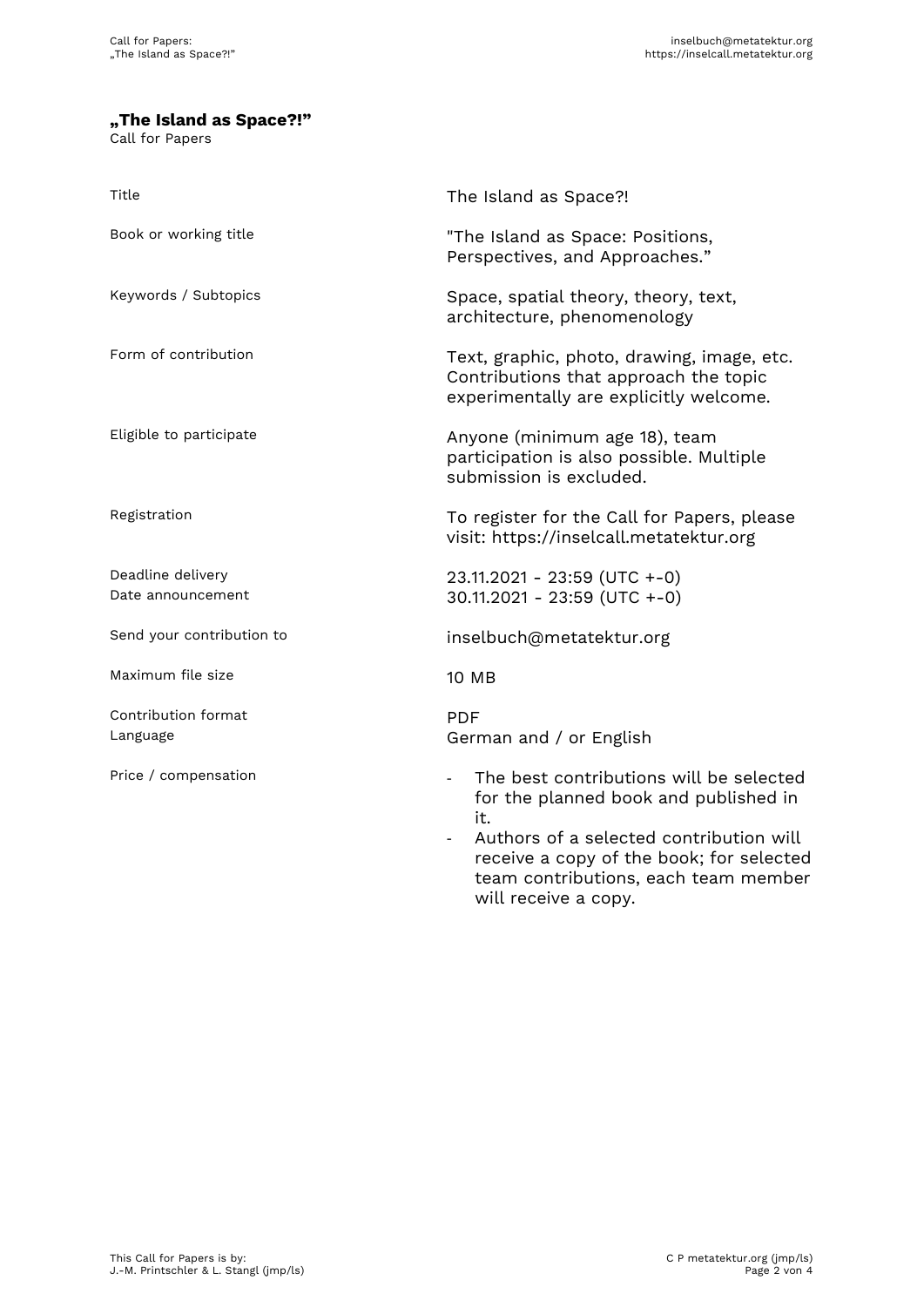## **FAQ: Tedious, but necessary - a few notes, formalities, and references.**

The procedure - after submitting a contribution.

What happens to the book when it's finished and in general?

- The selection of contributions for the print publication is done by the metatektur team. Submitting an entry does not guarantee publication! The legal process is excluded.
- The authors of the selected contributions will be informed by mail and asked to send their contribution in raw format, - depending on the contribution e.g. as: \*.docx, \*.txt, \*.ai, \*.eps, \*.svg, \*.jpg etc. What we need exactly we clarify then contribution-specifically. (e.g. for text contributions with images - the text in raw format including image files).
- The contributions are proofread, edited, and inserted into the book layout.
- The finished article, as it will appear in the print publication, is emailed to the authors for final approval. The article will be used for the print publication only after final approval by the authors.
- The book should be published no later than 6 months after the announcement of the selected contributions.
- A digital publication (e.g. PDF) of the publication is excluded.
- After we have had such positive experiences with our TYPISCH publication, we want to create an open and freely accessible forum for authors, creatives, and artists of all kinds again with this new call.
- The thematic focus of our books is on architecture and theory. They are mostly dedicated to the fundamental phenomena of space and are open to any kind of reflexive content-based engagement with the specific thematic focus.
- The book will be published in a limited edition as a small series and will be offered at the production price after publication. There are no plans to market the book through bookstores, but it cannot be ruled out that one or two copies will find their way into selected bookstores.
- The book will be provided with an official ISBN number. The place of publication is Stuttgart / Germany. The deposit copies will be sent to the German National Library, the Badische Landesbibliothek and the Württembergische Landesbibliothek.
- The editor of the book is Josef-Matthias Printschler.
- Price / expense allowance  $\qquad \qquad -$  The awarding authorities / editors undertake to send the authors and / or the teams of the selected contributions a copy by post after the print publication has been published. Within the European Union, the postal charges will be borne by the organizers/publishers. Outside the European Union, the postal charge is to be borne by the respective author.
	- Monetary compensation of the expenses is excluded.